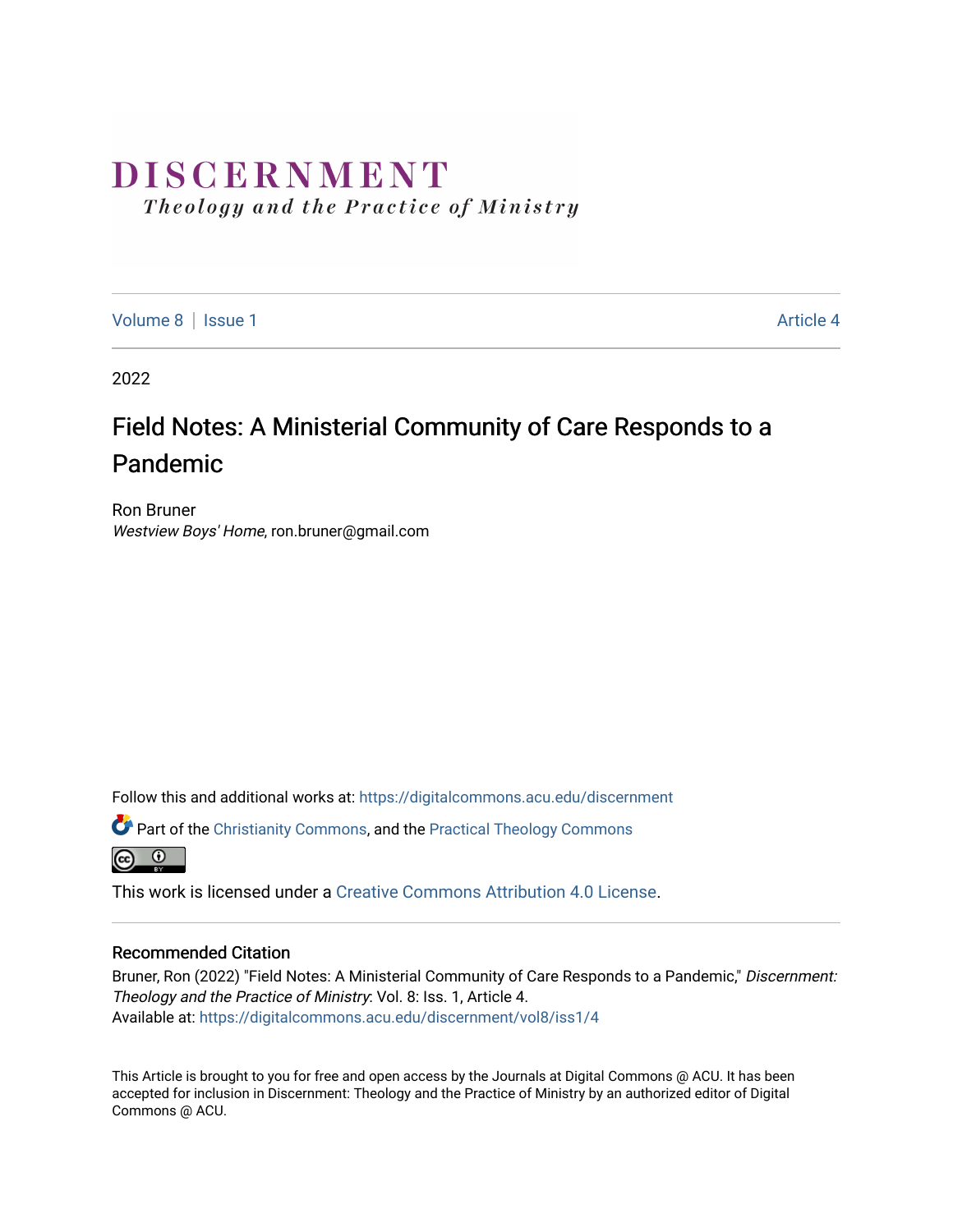## DISCERNMENT

Theology and the Practice of Ministry

### **Field Notes: A Ministerial Community of Care Responds to a Pandemic**

#### *Ron Bruner*

*Abstract: These notes report the interaction of the ministerial team at Westview Boys' Home with its theology and context during the COVID‐19 crisis. This community developed specific practices to protect its staff and residents while continuing to move forward with its mission to care for youth from hard places.*

#### **Context**

Westview Boys' Home, a family‐style childcare facility affiliated with Churches of Christ, serves male adolescents having experienced at‐risk situations. Twenty young men reside with highly trained caregivers in large homes on Westview's 1,500-acre ranch in rural southwestern Oklahoma. Residents attend Hollis Public Schools and worship with the Childress Church of Christ.

#### **Community**

.

A regional board of directors governs Westview through the executive director, Ron Bruner. In turn, the executive director organizes the ministry community into functional teams. To engage larger issues, the community prefers a communal discernment process, which prayerfully interprets situations, identifies problems, imagines responses, selects actions, enacts solutions, and then evaluates outcomes.<sup>1</sup> Covenanted hospitality shapes communal character.2

<sup>&</sup>lt;sup>1</sup> Ron Bruner, "Communally Discerning a Covenant of Hospitality for the Care of Children at Westview Boys' Home," (DMin thesis, Abilene Christian University, 2010), 90‐ 103.

<sup>2</sup> Ron Bruner, "Toward Just Hospitality," *Discernment: Theology and the Practice of Ministry* 3 1 (2017): 39‐58. http://digitalcommons.acu.edu/discernment/vol3/iss1/3.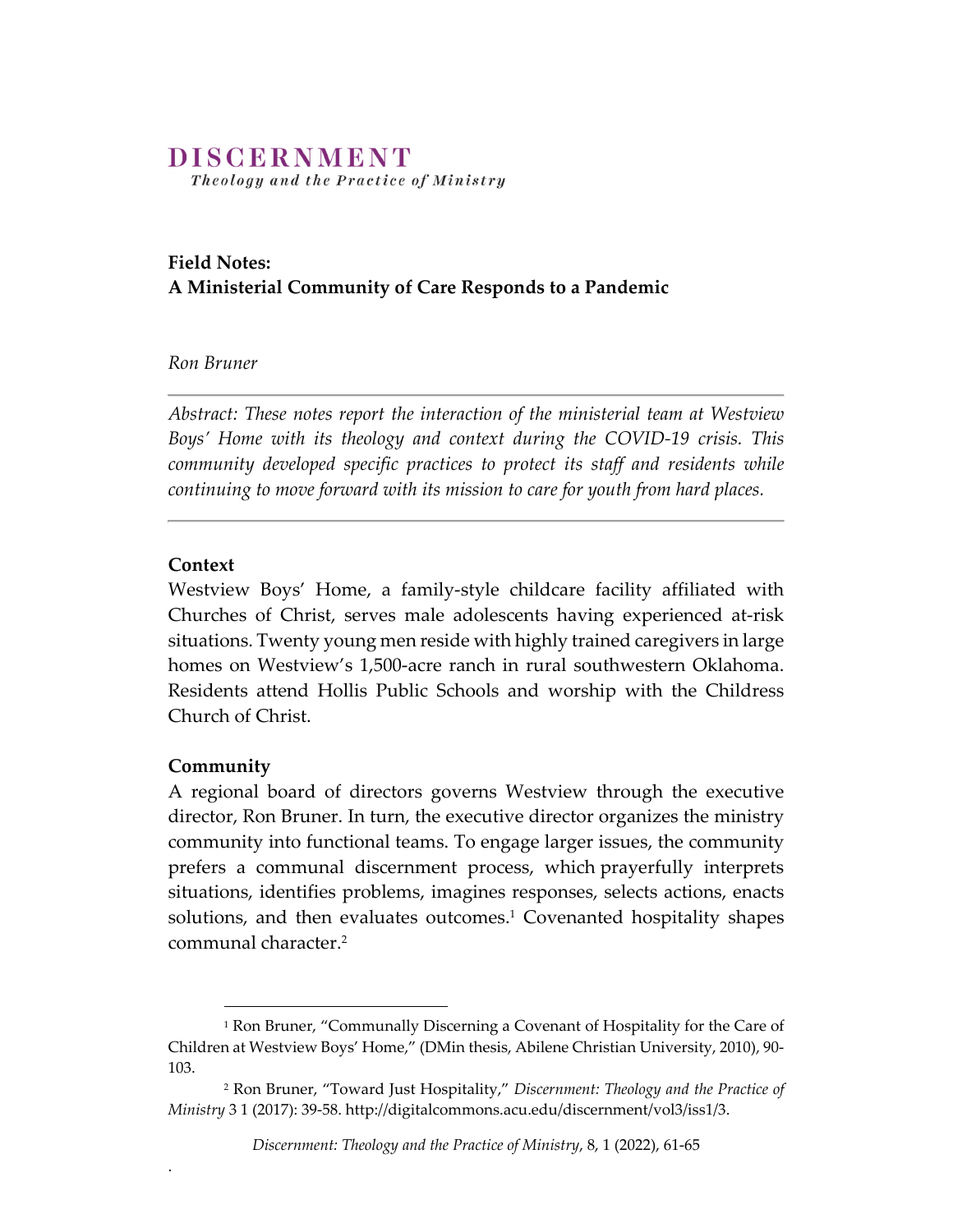#### **Situation**

In March of 2020, several Westview staff and residents attended the Oklahoma Youth Expo (OYE) in Oklahoma City, Oklahoma with livestock projects. On March 15<sup>th</sup>, Oklahoma City mayor David Holt declared a state of emergency mandating the closure of large venues because of COVID‐19.3 OYE officials disputed the proclamation's relevance to their venue and hesitated to comply. After consulting with an expert in immunopathology, Westview's administrative team called staff and residents back to the campus. Hollis Public Schools closed the next week. As a respiratory disease, COVID‐19 posed a safety threat to staff and residents. Four team members were over 65 years old, and three others were vulnerable because of respiratory issues. Asthma affected two residents.

Complex political and social interactions brought a chaotic and ineffective response nationally. At the state level, Oklahoma's governor, Kevin Stitt, chose not to gauge the effectiveness of state response by the number of new cases but on the available capacity of hospitals to care for COVID‐19 patients. Because of the lag between symptom onset and hospitalization, state response was largely ineffective. The propensity of Oklahomans to believe COVID‐19 misinformation compounded leadership issues. Consequently, Oklahoma experienced one of the highest per capita mortality rates in the United States.<sup>4</sup>

#### **Interpretation and theological connections**

After prayerful discernment, the Westview administrative team discarded hospital capacity as an effective or ethical metric for response.<sup>5</sup> Because government leaders appeared to be more concerned about economic viability than human health, the team had to acknowledge that Westview's responsibilities were more focused than theirs. The team felt responsible to keep the Westview community safe. Considering the close-knit nature of this ministry, a single COVID‐19 case represented a threat to the entire community, requiring robust practical responses to limit COVID‐19.

<sup>3</sup> Oklahoma City, "Revised Proclamation of State of Emergency," March 15, 2020. https://www.okc.gov/ home/showpublisheddocument/18946/637304125300170000.

<sup>4</sup> The toll: 388.755/100,000 as of March 30, 2022; *U.S. News and World Report*, "COVID‐19 Deaths per 100K," https://www.usnews.com/news/best‐states/coronavirus‐ data/covid‐death‐rate?active[]=40&chart\_type=map.

<sup>&</sup>lt;sup>5</sup> This article is one of several works on ministry responses to COVID-19. See, for example, six articles in volume 18, issue 3 of the *Christian Education Journal* and Sarah E. Holmes, "The Changing Nature of Ministry amongst Children and Families in the UK during the Covid‐19 Pandemic," *Christian Education Journal* 19 1 (2022): 134‐151.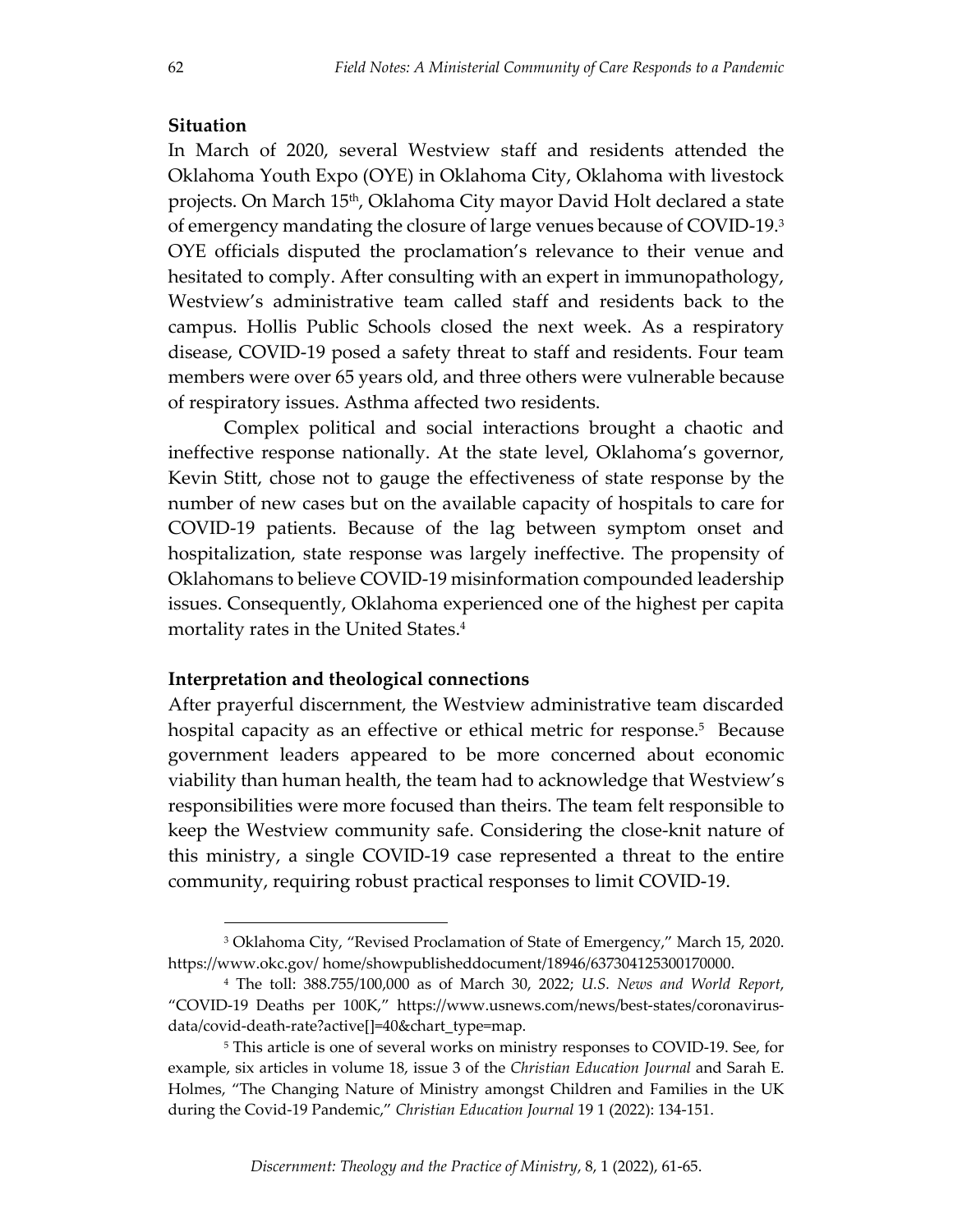Theologically, hospitality at Westview requires balancing safety and vulnerability.6 No ministry is possible unless humans make themselves vulnerable, "to hear, see, receive, sympathize, and possibly even suffer with or for the other." Safety, though, "is more than avoiding pain resulting from the abuse of power; it is security against injury from natural or human dangers, and providence for resources and relationships that are life‐ giving."7 This balance shifts with circumstances and works—in the interests of divine justice—to leverage power to the advantage of Westview's at‐risk youth. Amidst COVID‐19, Westview leadership discerned the necessity of retaining multi-dimensional vulnerability to youth in care while severely limiting the community's vulnerability to outsiders to keep residents and staff safe from "natural dangers." This protective caution also shielded the vulnerable in communities around the Westview community because it prevented potential infection of others by individuals from Westview.

#### **Response**

Beginning March 16, 2020, Westview closed its campus to visitors. Hollis schools closed after spring break, as did all Oklahoma Schools. The administration restricted travel for everyone on campus. Westview instituted rigorous cleaning and preventative practices (masking and distancing) throughout all facilities. Staff either worked at home or in offsetting shifts in private office spaces. Board and staff conducted meetings outdoors or via Zoom. Simultaneously, each residence began to operate independently to keep gatherings of caregivers and residents beneath the limit of ten given in CDC guidelines. The administrative team hoped to keep everyone healthy until vaccines were available, or herd immunity was achieved. Herd immunity turned out to be a phantom.

In May 2020, several young men finished their program and successfully returned to their families. Rather than immediately admitting new residents, Westview administrators placed a moratorium on intakes until COVID‐19 testing was reliable and available (October 2020). At that point, Westview added young men when they passed the regular intake criteria and a COVID‐19 test.

#### **A new normal on campus**

Essentially, Westview weathered the COVID-19 crisis "at home." Members of the Westview community maintained the ranch, worked on residences,

<sup>6</sup> Bruner, "Toward Just Hospitality," 45‐48.

<sup>7</sup> Bruner, "Toward Just Hospitality," 46‐47.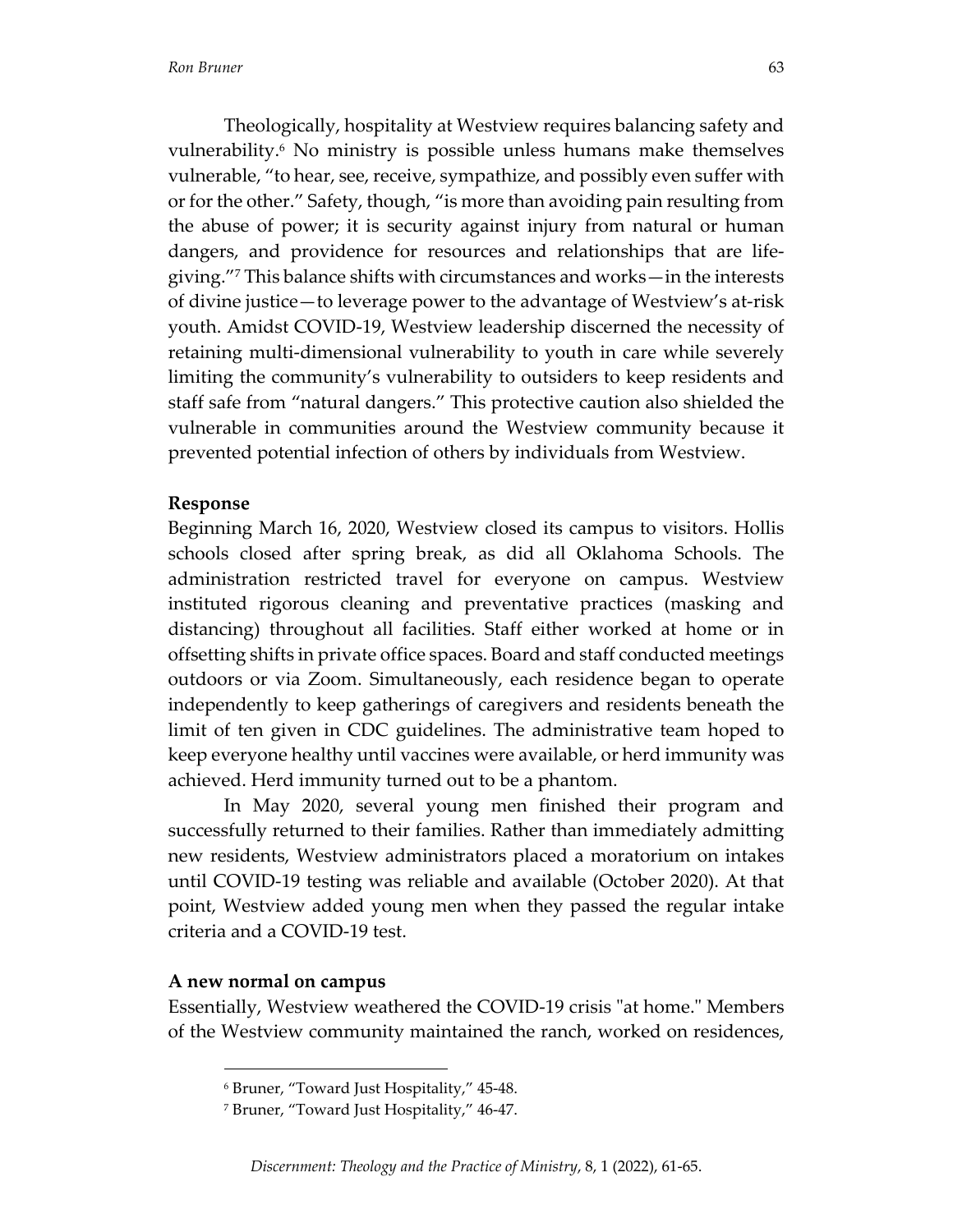and enjoyed recreation. Morale remained high. Westview joined with the Childress Church of Christ for online worship and classes; the church worked diligently to keep opportunities available. No church camp—an important component of the summer program—was possible until 2022.

At the July 2020 board meeting (all board meetings were now online), the administrative team expressed concerns about a return to face‐ to‐face classes in the fall because of the weak COVID response plan at Hollis schools. Westview's board was concerned that moving youth to an online alternative (K12 Online) would create enduring political issues and instead, empowered the executive director to negotiate with the school. Days before classes began, the Hollis school board ordered faculty to provide online alternatives to face‐to‐face classes for all Hollis students. Westview opted for online, converted a meeting room to a classroom, purchased computers, installed fiber‐optic Internet, and allocated personnel to assist Westview residents. Participation in school athletics was suspended. The online option remained available for the 2020‐2021 school year.

Even though the Westview team kept residents busy in school, they also made time for livestock programs, camping, fishing, hiking, and games. Unfortunately, allowing families to visit residents was problematic because of exposure risks. Instead, Westview increased visits by phone and online platforms. As Christmas 2020 approached, though, the Westview team felt compelled to give residents time with their families for their mental health. Westview leadership insisted that families took their sons home for one week. Although some parents had to be persuaded, all the residents had family time to benefit their psychological health. Team members instructed families on how to keep their young men safe over the holidays and informed them Westview would be testing their youth for COVID after their return. Five days after the young men came back, everyone received COVID tests and the results were negative.

Westview residents and team members were inoculated by February 2021. Residents returned to face‐to‐face classes in August of 2021.

#### **Metrics and results**

Because Westview's youth emerge from at‐risk circumstances, it was common for the school to expel three to six students a year. For the first time in decades, Hollis schools neither suspended nor expelled a Westview resident in the 2020‐2021 school year. This was an unforeseen outcome. All Westview residents were promoted. The same sequestration that empowered a trauma‐informed environment preventing expulsion had the side effect, though, of reducing social and relationship opportunities.